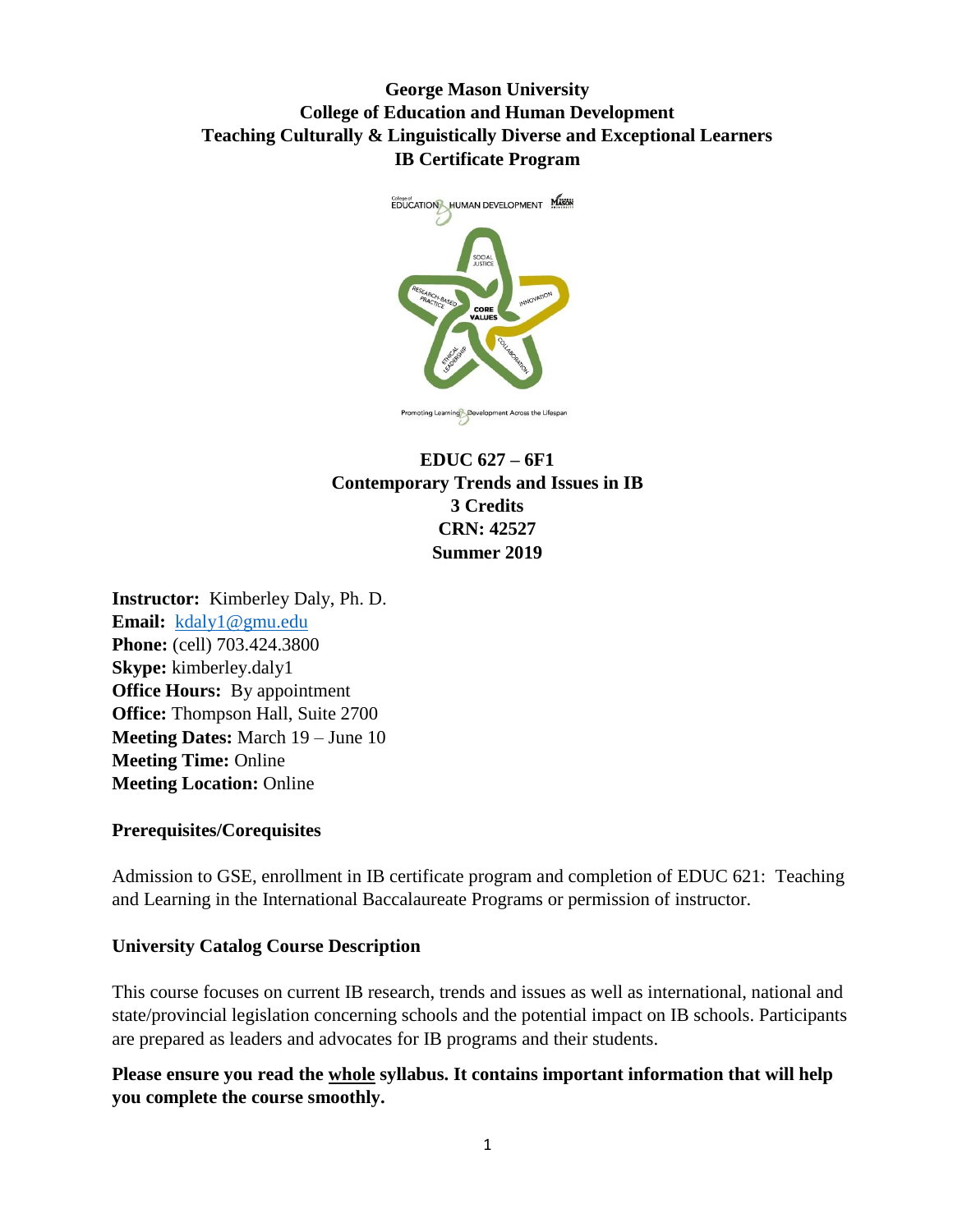## **Course Overview**

This course is an online seminar. Our work together will primarily be through dialogue with each other. Instead of utilizing lectures, each class will depend on the ideas that we collectively develop as we engage in ongoing discussion about international education and the International Baccalaureate. Your own experiences as teachers, readers, writers, and learners, along with the course readings, will be an important part of our developing collective understandings.

For each of the 12 modules, you should spend this amount of time on the website in addition to your weekly readings and work. Successful students in an online learning environment are proactive, self-regulated and manage their time well.

## **Course Delivery Method**

This course will be delivered online (76% or more) using an asynchronous format via Blackboard Learning Management system (LMS) housed in the MyMason portal. You will log in to the Blackboard (Bb) course site using your Mason email name (everything before @masonlive.gmu.edu) and email password. The course site will be available on March 17, 2018 by 7 pm EST.

**Under no circumstances, may candidates/students participate in online class sessions (either by phone or Internet) while operating motor vehicles. Further, as expected in a face-to-face class meeting, such online participation requires undivided attention to course content and communication.**

## *Technical Requirements*

To participate in this course, students will need to satisfy the following technical requirements:

- High-speed Internet access with a standard up-to-date browser, either Internet Explorer or Mozilla Firefox is required (note: Opera and Safari are not compatible with Blackboard).
- Students must maintain consistent and reliable access to their GMU email and Blackboard, as these are the official methods of communication for this course.
- Students may be asked to create logins and passwords on supplemental websites and/or to download trial software to their computer or tablet as part of course requirements.
	- o The following software plug-ins for PCs and Macs, respectively, are available for free download:
	- o Adobe Acrobat Reader: <https://get.adobe.com/reader/>
	- o Windows Media Player: [https://support.microsoft.com/en-us/help/14209/get](https://support.microsoft.com/en-us/help/14209/get-windows-media-player)[windows-media-player](https://support.microsoft.com/en-us/help/14209/get-windows-media-player)
	- o Apple Quick Time Player: [www.apple.com/quicktime/download/](http://www.apple.com/quicktime/download/)

## *Expectations*

- Course Week: Because asynchronous courses do not have a "fixed" meeting day, our week will **start** on **Tuesdays** and **finish** on **Mondays**.
- Log-in Frequency: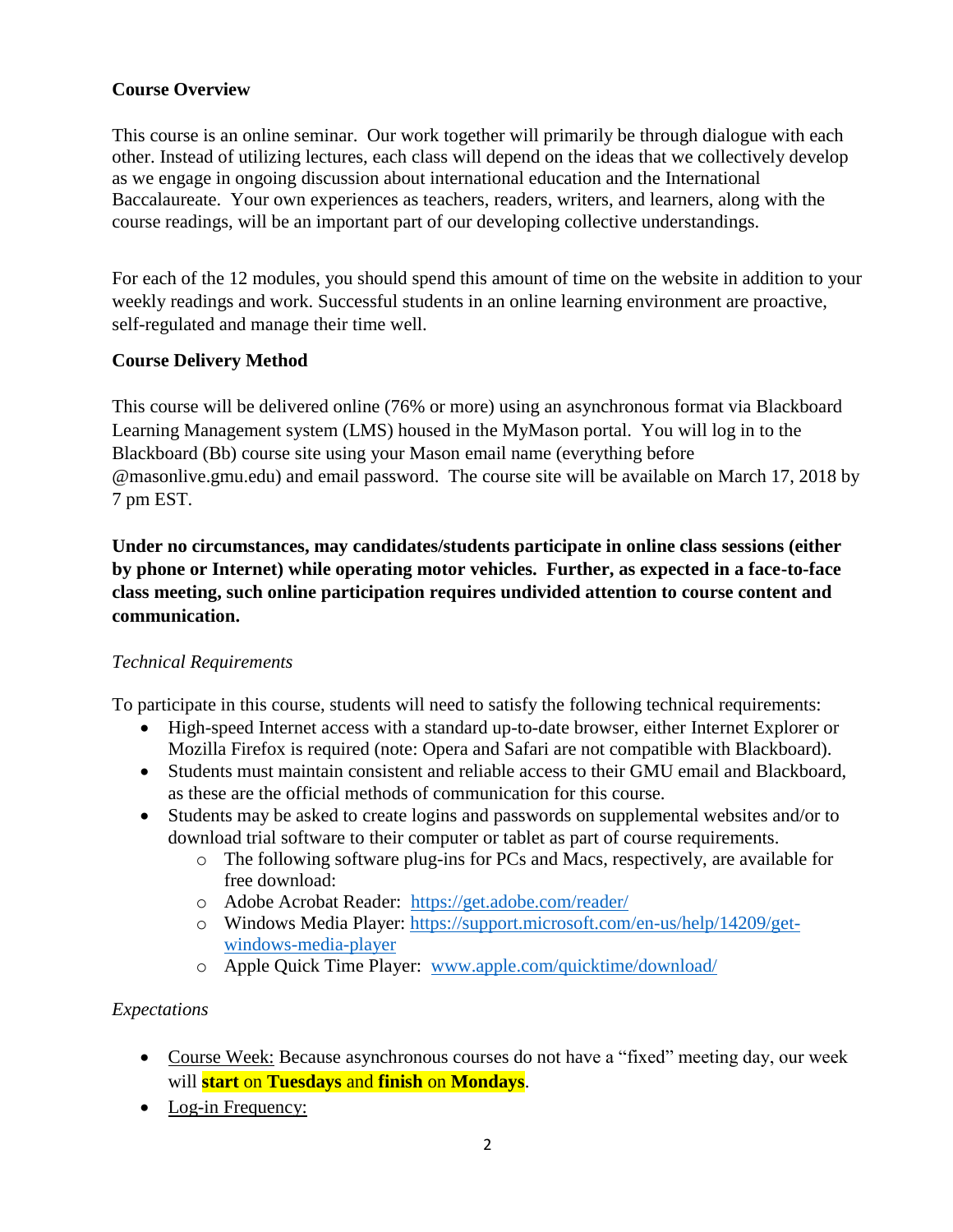Students must actively check the course Blackboard site and their GMU email for communications from the instructor, class discussions, and/or access to course materials at least **3** times per week.

• Participation:

Students are expected to actively engage in all course activities throughout the semester, which includes viewing all course materials, completing course activities and assignments, and participating in course discussions and group interactions.

• Technical Competence:

Students are expected to demonstrate competence in the use of all course technology. Students who are struggling with technical components of the course are expected to seek assistance from the instructor and/or College or University technical services.

• Technical Issues:

Students should anticipate some technical difficulties during the semester and should, therefore, budget their time accordingly. Late work will not be accepted based on individual technical issues.

• Workload:

Please be aware that this course is **not** self-paced. Students are expected to meet *specific deadlines* and *due dates* listed in the **Class Schedule** section of this syllabus. It is the student's responsibility to keep track of the weekly course schedule of topics, readings, activities and assignments due.

• Instructor Support:

Students may schedule a one-on-one meeting to discuss course requirements, content or other course-related issues. Those unable to come to a Mason campus can meet with the instructor via telephone or web conference. Students should email the instructor to schedule a one-on-one session, including their preferred meeting method and suggested dates/times.

• Netiquette:

The course environment is a collaborative space. Experience shows that even an innocent remark typed in the online environment can be misconstrued. Students must always re-read their responses carefully before posting them, so as others do not consider them as personal offenses. *Be positive in your approach with others and diplomatic in selecting your words*. Remember that you are not competing with classmates but sharing information and learning from others. All faculty are similarly expected to be respectful in all communications.

 Accommodations: Online learners who require effective accommodations to insure accessibility must be registered with George Mason University Disability Services.

## **Learner Outcomes or Objectives**

This course is designed to enable students to:

- a. Gain knowledge of historical, political and theoretical perspectives as well as major current trends and issues in international education and how they related to current IB education professional roles and programs.
- b. Examine the role of federal and state-provincial legislation and policy on education programs and services for children and their families.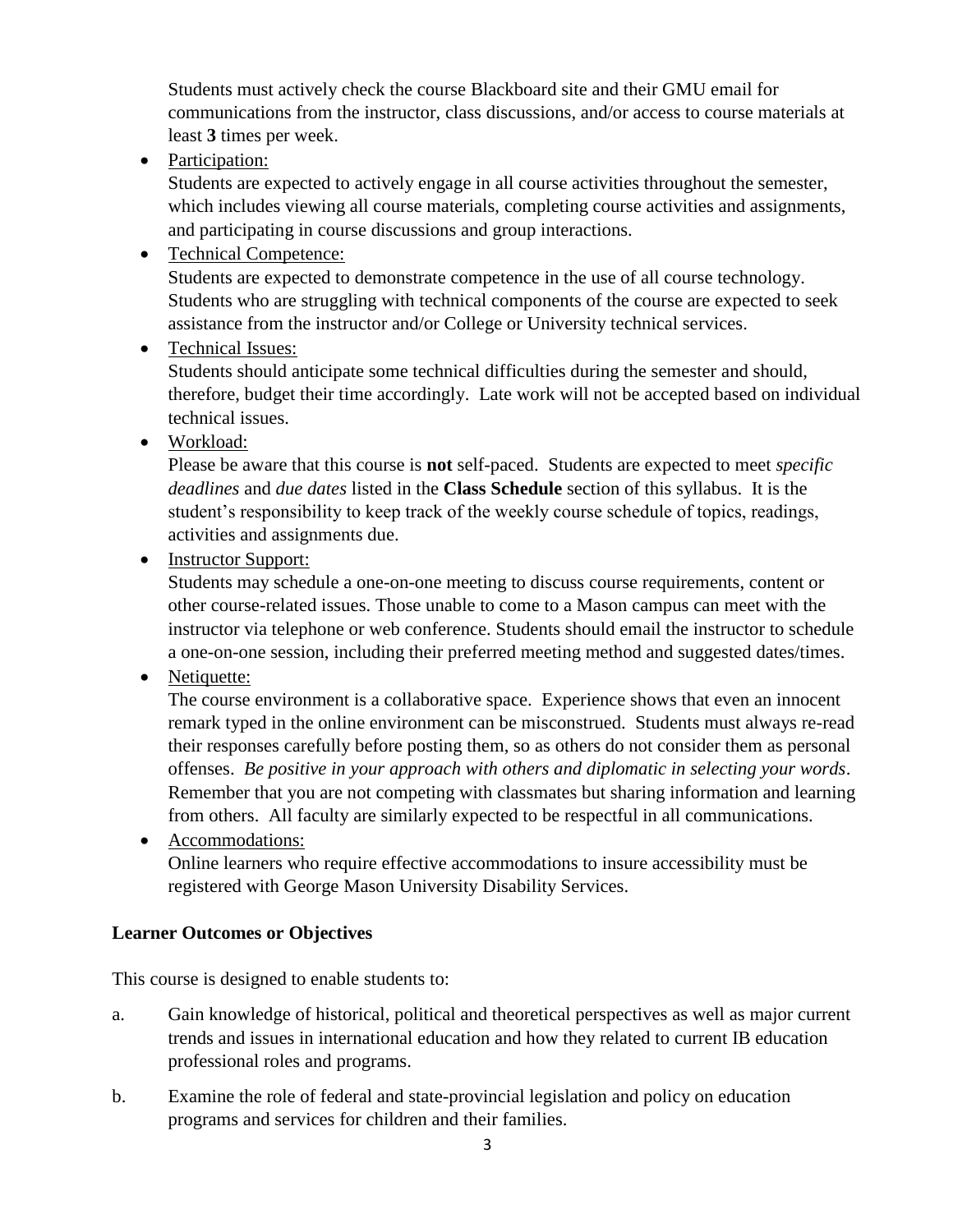- c. Examine the purpose of advocacy and the role of local, state-provincial, national and international organizations.
- d. Discuss the intersection of equity and excellence.
- e. Synthesize the implications of current trends and issues within the context of historical, political and theoretical perspectives in international education.
- f. Possess the knowledge and skills to communicate effectively on behalf of international education and IB programs.

#### **Professional Standards:**

#### **National Board of Professional Teaching Standards**

Proposition 1: Teachers are committed to students and their learning.

Proposition 2: Teachers know the subjects they teach and how to teach those subjects.

Proposition 3: Teachers are responsible for managing and monitoring student learning.

Proposition 4: Teachers think systematically about their practice and learn from experience.

Proposition 5: Teachers are members of learning communities

ASTL 6: Teachers attend to the needs of culturally, linguistically and cognitively diverse learners.

ASTL 7: Teachers are change agents, teacher leaders, and partners with colleagues and families.

## **IB Teacher Award Inquiry Strands, Level 1:**

#### *Area of Inquiry 1: Curriculum Processes*

- a. What is international education and how does the IBO's mission and philosophy support it?
- a. What is the context in which your IB school exists? What political, social and legislative forces affect the delivery of the program?
- a. How are the aims of the IB program congruent with national philosophy in your context? How are they different?
- b. In what ways does your program support intercultural awareness and the development of cultural identity? International mindedness?
- b. In what ways does your program come into conflict with local norms, values and beliefs? How is that addressed?

#### *Area of Inquiry 4: Professional Learning*

- n. What is reflective practice and how does it support program implementation and enhance practice?
- n. How does your setting promote a Community of Learners?
- n. What is the role of collaborative working practice in supporting program learning outcomes?
- o. In what ways to political, social and legislative matters affect building a community of professional practice?
- o. In what ways is technology supporting your Community of Learners?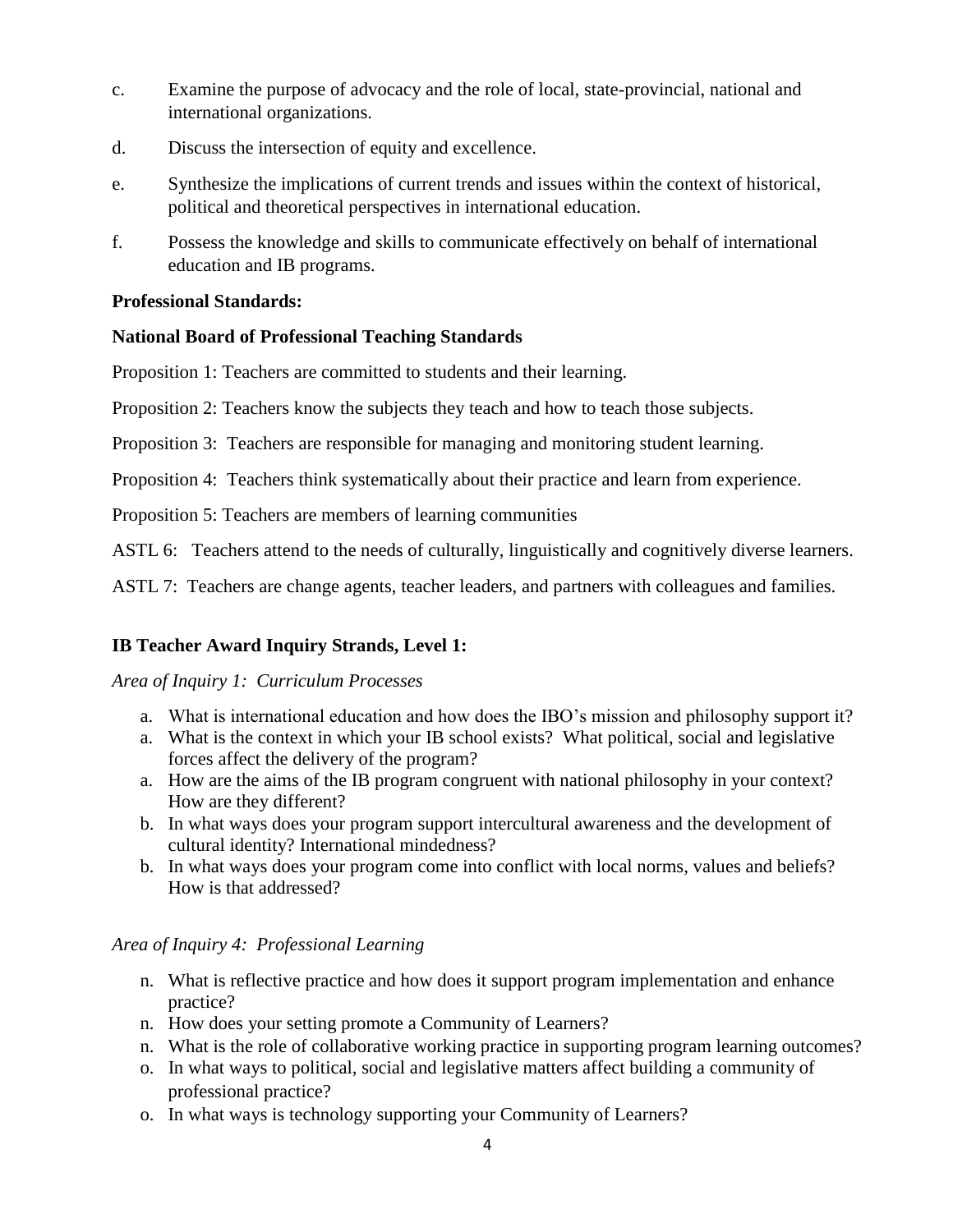- p. How have you used technology to extend your learning community?
- p. How do we determine the effectiveness of our learning community?

#### **Technology (ISTE):**

IV. Teachers use technology to enhance their productivity and professional practice.

## **Learning Objectives and Outcomes Table:**

| <b>Outcomes</b> | <b>NBPTS/ASTL</b> | IR                 | <b>Technology</b> |
|-----------------|-------------------|--------------------|-------------------|
| A               | 1,5,7             | 1a, 1b, 4n, 4o     |                   |
| В               | 1,5,7             | 1a, 1b, 4n, 4o     |                   |
|                 | 5,6,7             | 1a, 1b, 4o, 4p     |                   |
|                 | 1,6               | 1a, 1b             |                   |
|                 | 1,4               | $1a$ , 1b          |                   |
|                 | 1,5,7             | 1a, 1b, 4n, 4o, 4p |                   |

## **Required Texts**

Belcher, W. L. (2009). *Writing your journal article in twelve weeks: A guide to academic publishing success*. Thousand Oaks, CA: Sage.

Additional readings will be drawn from contemporary journals and practitioner texts as well as published research on international education and International Baccalaureate programs.

Technology Resources:

- All students are required to have access to a computer with Internet access and a current GMU email account.
- All students will be enrolled in the Program Resource Center (PRC) through the International Baccalaureate.

Relevant Websites:

- International Baccalaureate Organization, [http://www.ibo.org](http://www.ibo.org/)
- Practitioner Research as Staff Development, [http://www.aelweb.vcu.edu](http://www.aelweb.vcu.edu/)
- American Psychological Association, [http://www.apa.org](http://www.apa.org/)

## **Course Performance Evaluation**

Students are expected to submit all assignments on time in the manner outlined by the instructor (e.g., Blackboard, Tk20, hard copy).

# **TK20 PERFORMANCE-BASED ASSESSMENT SUBMISSION REQUIREMENT (Journal Manuscript)**

Every student registered for any Teaching Culturally, Linguistically Diverse & Exceptional Learners program course with a required performance-based assessment is required to submit this assessment and the Fieldwork Log of Hours and Evaluation Form to Tk20 through Blackboard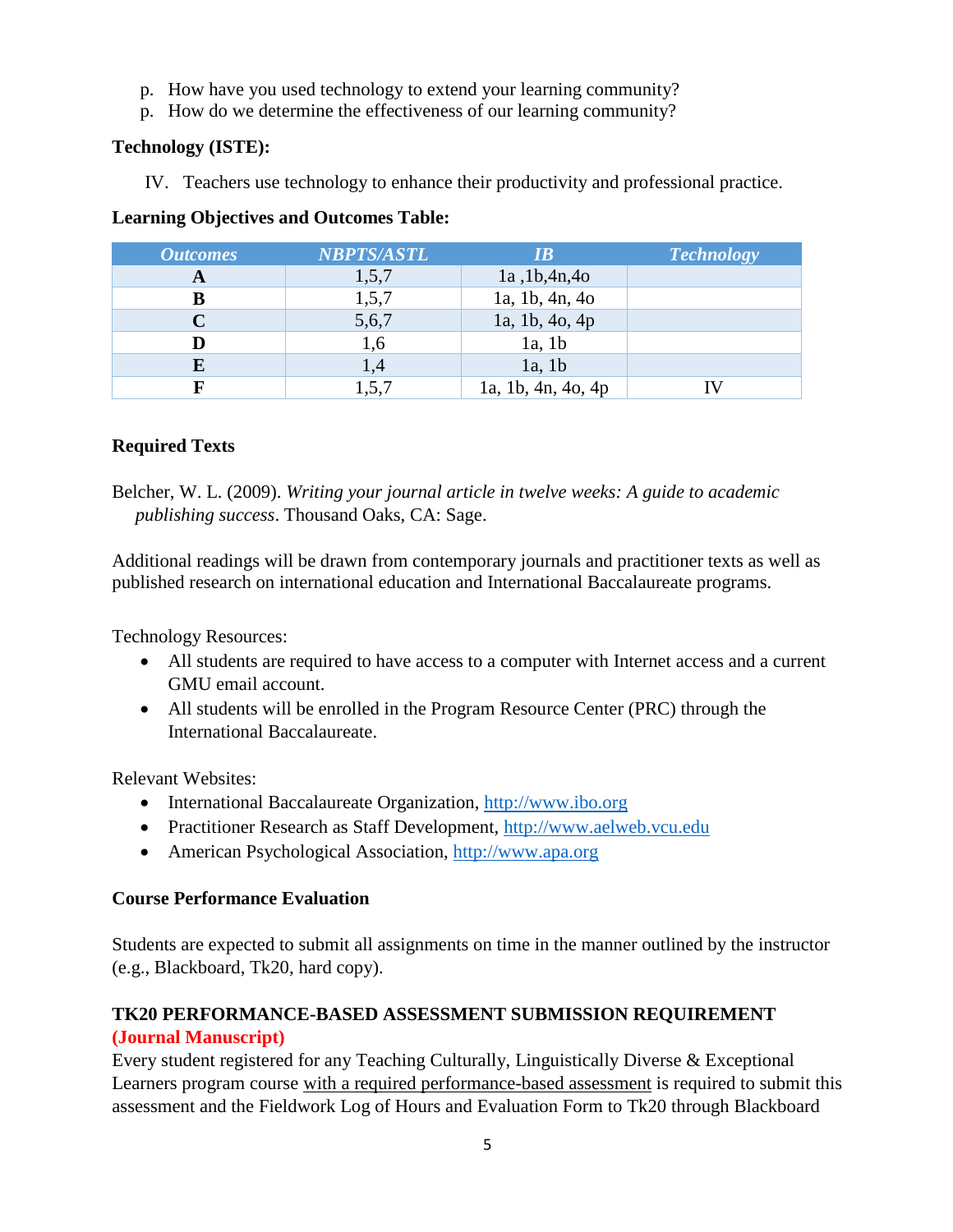(regardless of whether the student is taking the course as an elective, a one-time course or as part of an undergraduate minor). Evaluation of the performance-based assessment by the course instructor will also be completed in Tk20 through Blackboard. Failure to submit the assessment to Tk20 (through Blackboard) will result in the course instructor reporting the course grade as Incomplete (IN). Unless the IN grade is changed upon completion of the required Tk20 submission, the IN will convert to an F nine weeks into the following semester.

## **FIELDWORK REQUIREMENT**

## **There is no field experience requirement for EDUC 627.**

| <b>Assignment Description</b>                    |    | <b>Grade %</b> Outcomes Addressed |
|--------------------------------------------------|----|-----------------------------------|
| <b>Blog Responses and Online</b>                 | 10 | A, B, C, D                        |
| Participation                                    |    |                                   |
| <b>Activities: Abstract, Outline &amp; Intro</b> | 15 | A, B, C, D, E, F                  |
| <b>Idea Paper</b>                                | 15 | A, B, C, D, E, F                  |
| <b>Peer Draft Review</b>                         | 10 | A, E, F                           |
| <b>Annotated Bibliography &amp; Abstract</b>     | 15 | A, B, C, E                        |
| <b>PBA/Journal Manuscript</b>                    | 35 | A, B, C, D, E, F                  |

#### **Assignments and/or Examinations**

## **Grading**

At George Mason University course work is measured in terms of quantity and quality. A credit normally represents one hour per week of lecture or recitation or not fewer than two hours per week of laboratory work throughout a semester. The number of credits is a measure of quantity. The grade is a measure of quality. The university-wide system for grading graduate courses is as follows:

| <b>Grade</b>   | <b>GRADING</b> | <b>Grade Points</b> | <b>Interpretation</b>             |
|----------------|----------------|---------------------|-----------------------------------|
| $A+$           | $=100$         | 4.00                | Represents mastery of the subject |
| A              | 94-99          | 4.00                | through effort beyond basic       |
| $A-$           | 90-93          | 3.67                | requirements                      |
| $B+$           | 85-89          | 3.33                | Reflects an understanding of and  |
| B              | 80-84          | 3.00                | the ability to apply theories and |
|                |                |                     | principles at a basic level       |
| $\mathbf{C}^*$ | 70-79          | 2.00                | Denotes an unacceptable level of  |
| $F^*$          | $69$           | 0.00                | understanding and application of  |
|                |                |                     | the basic elements of the course  |

**Note: "C" is not satisfactory for a licensure course; "F" does not meet requirements of the Graduate School of Education**

**See the University Catalog for details:** <http://catalog.gmu.edu/policies/academic/grading/>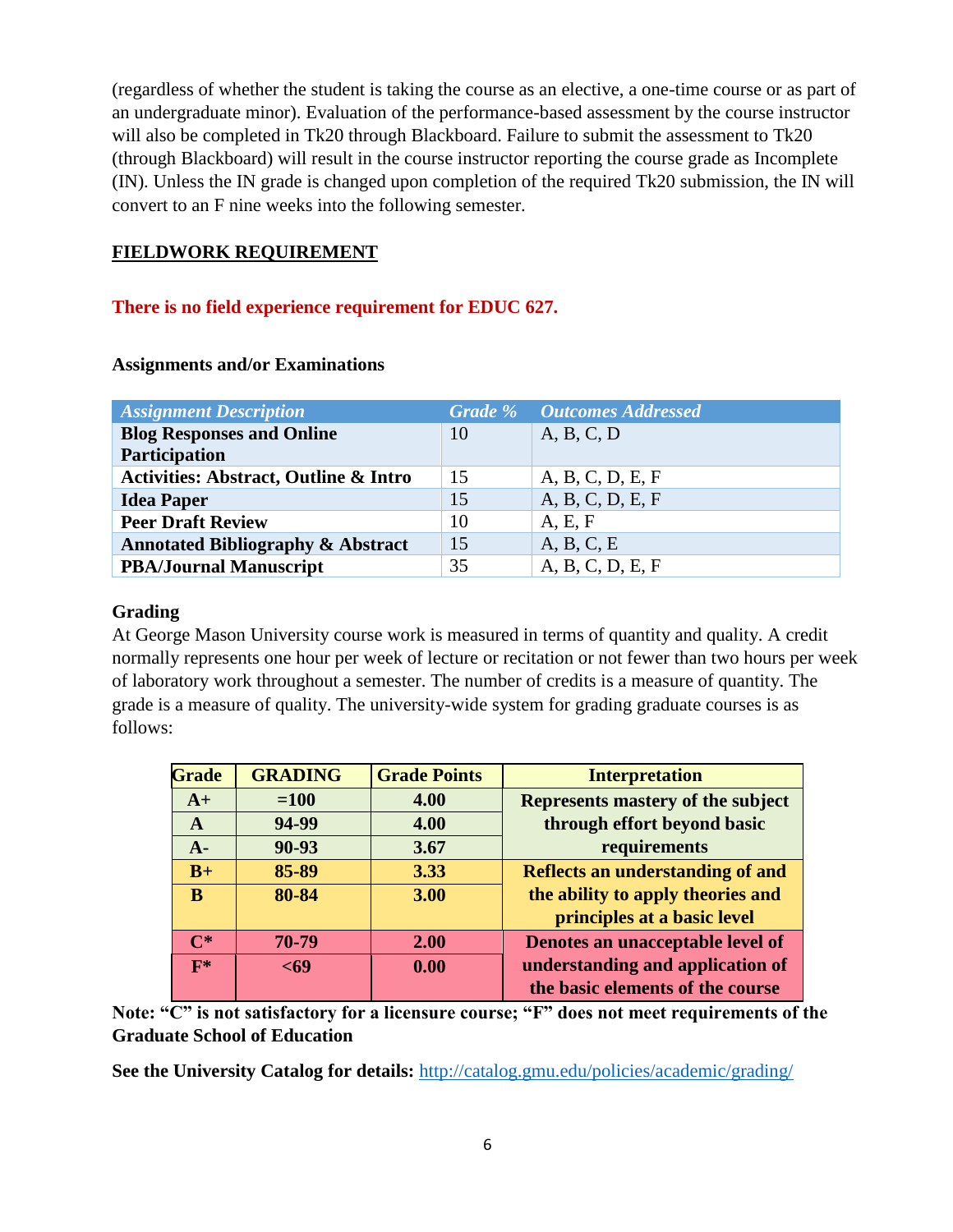## **Honor Code & Integrity of Work**

**Integrity of Work:** TCLDEL students must adhere to the guidelines of the George Mason University Honor Code [\(https://catalog.gmu.edu/policies/honor-code-system/\)](https://catalog.gmu.edu/policies/honor-code-system/). The principle of academic integrity is taken very seriously and violations are treated as such.

#### *Violations of the Honor Code* include:

- **1.** Copying a paper or part of a paper from another student (current or past);
- **2.** Reusing work that you have already submitted for another class (unless express permission has been granted by your current professor **before** you submit the work);
- **3.** Copying the words of an author from a textbook or any printed source (including the Internet) or closely paraphrasing without providing a citation to credit the author. For examples of what should be cited, please refer to:<https://owl.english.purdue.edu/owl/resource/589/02/>
- **4.** You may also not "reuse" fieldwork hours. Each placement must have 20 documented hours that are solely for each course that you are in; you may be at the same site, but the same hours may not be counted towards the same course.

#### **Late Work Policy**

At the graduate level all work is expected to be of high quality and submitted on the dates due. *Work submitted late will be reduced one letter grade for every day of delay.*Because we live in uncertain times, if you have any extraordinary circumstances (think flood, earthquake, evacuation) that prevent you from submitting your work in a timely manner, it is your responsibility to contact the instructor as soon as possible after the circumstances occur and make arrangements to complete your work. *It is up to the discretion of the instructor to approve the late/makeup work.*

#### **Course Withdrawal with Dean Approval**

For graduate and non-degree students, withdrawal after the last day for dropping a course requires approval by the student's academic dean, and is permitted only for nonacademic reasons that prevent course completion (Mason catalog). *Students must contact an academic advisor* in APTDIE to withdraw after the deadline. There is no guarantee that such withdraws will be permitted.

## **Online Participation/Attendance Policy**

Students are expected to participate in **all** blogs. Not participating in blog will be reflected with a zero for the week and as an absence. **Students with two absences will receive a one-letter grade deduction in their final grade; students with three absences will not receive credit for the course.**

## **Incomplete (IN)**

This grade may be given to students who are in good standing, but who may be unable to complete scheduled course work for a cause beyond reasonable control. The student must then complete all the requirements by the end of the ninth week of the next semester, not including summer term, and the instructor must turn in the final grade by the end of the 9th week. Unless an explicit written extension is filed with the Registrar's Office by the faculty deadline, the grade of IN is changed by the registrar to an F (Mason catalog). Faculty may grant an incomplete with a contract developed by the student with a reasonable time to complete the course at the discretion of the faculty member.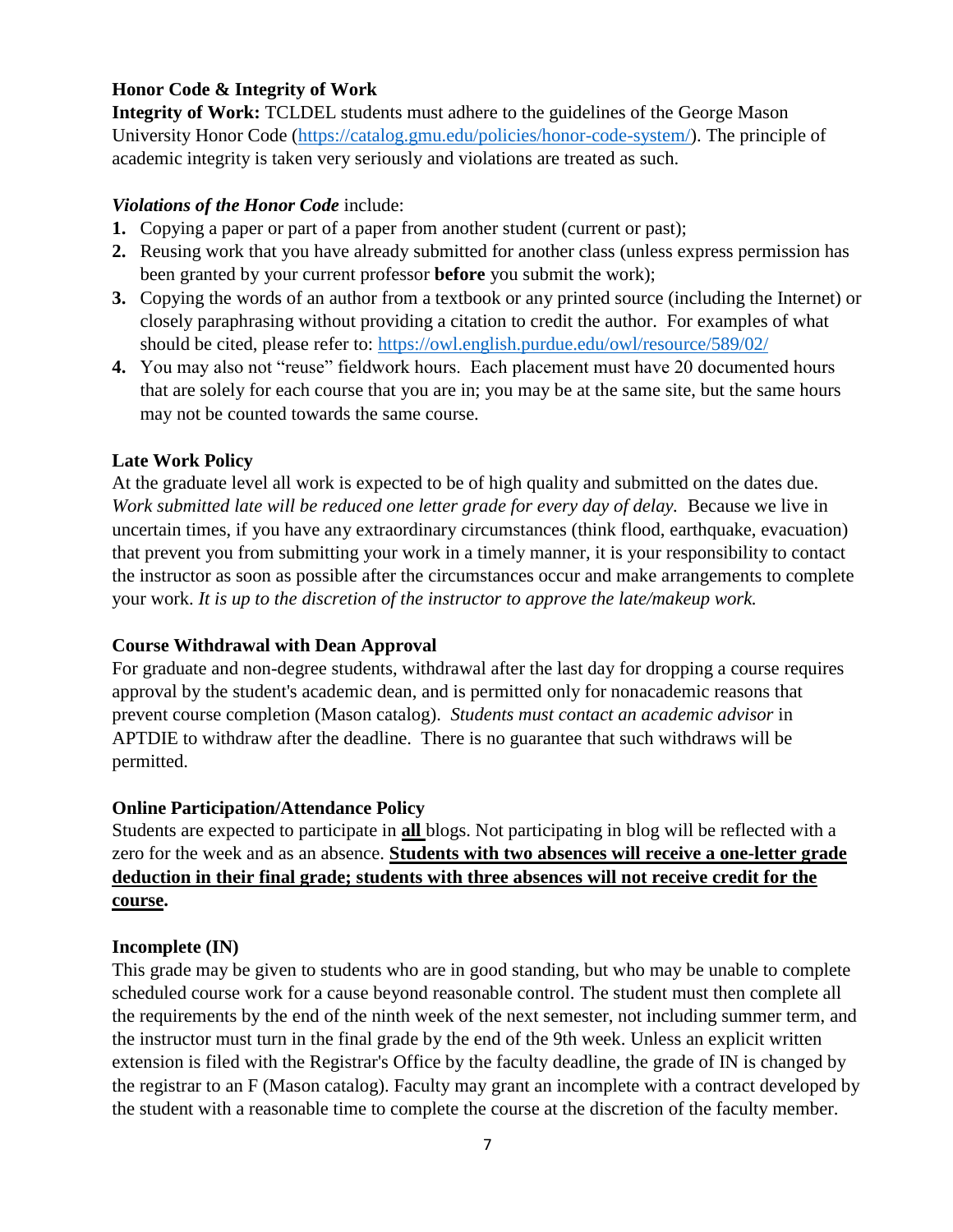The faculty member does not need to allow up to the following semester for the student to complete the course. A copy of the contract will be kept on file in the APTDIE office.

# **GMU E-MAIL AND WEB POLICY:**

Mason uses electronic mail [\(www.gmu.edu/email\)](http://www.gmu.edu/email) to provide official information to students. Examples include notices from the library, notices about academic standing, financial aid information, class materials, assignments, questions, and instructor feedback. Students are responsible for the content of university communication sent to their Mason e-mail account and are required to activate that account and check it regularly (Mason catalog). All communication sent for this course will be sent to your Mason email account.

All communication sent for this course will be sent to your Mason email account. I will respond to emails as soon as I can, but always within 24 hours unless there is an out of office message up explaining a delay.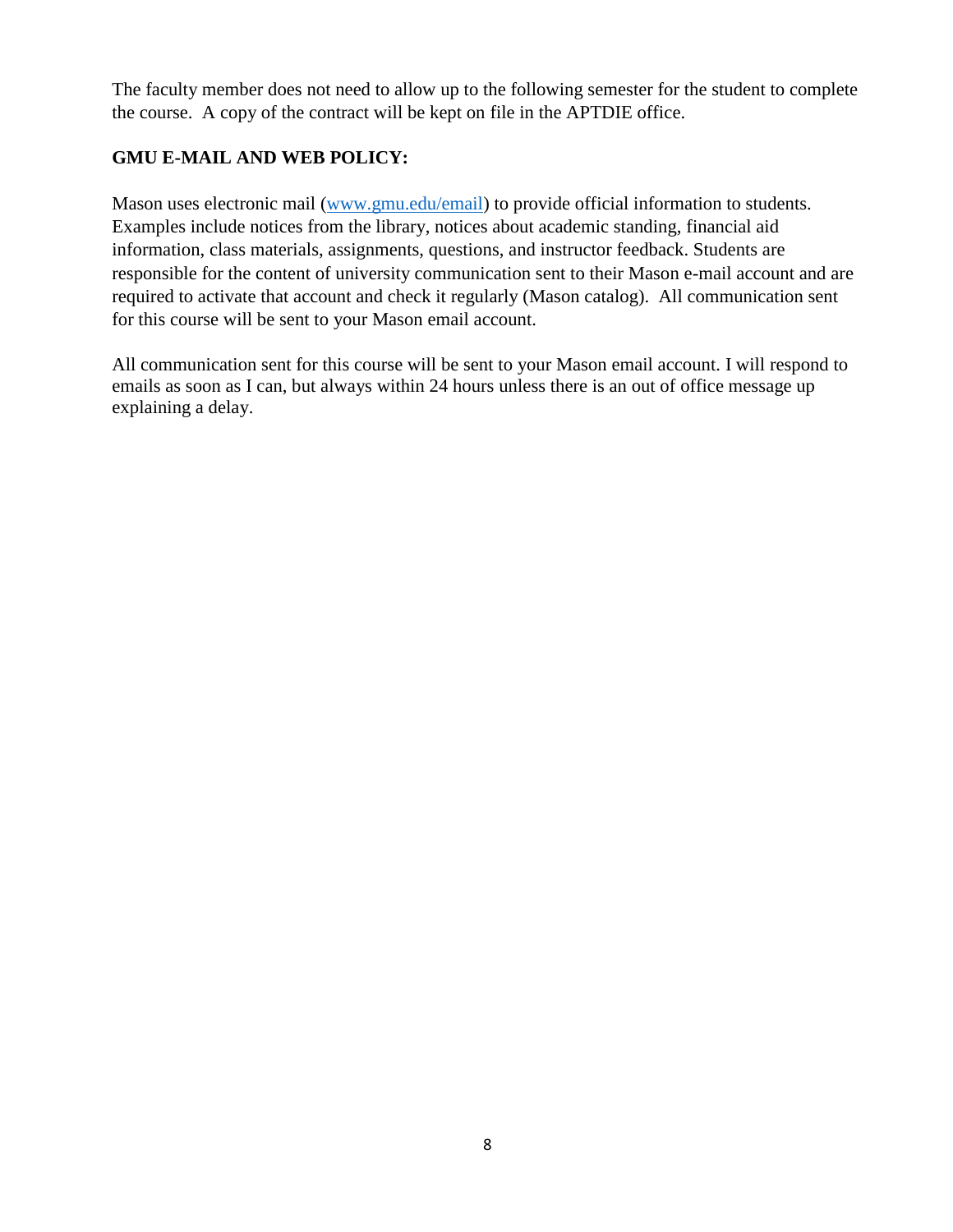# **COURSE SCHEDULE**

| <b>Module 1</b> | <b>Research in the IB</b>                                                  |
|-----------------|----------------------------------------------------------------------------|
| <b>Dates</b>    | March $19 - \text{March } 25$                                              |
| <b>Readings</b> | Brad Shrimpton's IBEC presentation (on Bb)<br>Belcher pages 1-10 and 18-41 |
| Assignments due | 1. Participate in blog                                                     |

| <b>Module 2</b> | <b>Curriculum and mission</b>                                                                                                                                   |
|-----------------|-----------------------------------------------------------------------------------------------------------------------------------------------------------------|
| <b>Dates</b>    | March $26 - April 1$                                                                                                                                            |
| <b>Readings</b> | Is the International Baccalaureate Diploma Programme<br>Effective at delivering the International Baccalaureate Mission<br>Statement? (on Bb)<br>Belcher Week 2 |
| Assignments due | 1. Participate in blog<br><b>Abstract Activity Due April 1</b>                                                                                                  |

| <b>Module 3</b> | <b>National schools and the IB</b>                                                                                   |
|-----------------|----------------------------------------------------------------------------------------------------------------------|
| <b>Dates</b>    | April $2 -$ April 8                                                                                                  |
| <b>Readings</b> | The Denationalization of Education and the Expansion of the<br>International Baccalaureate (on Bb)<br>Belcher Week 3 |
| Assignments due | 1. Participate in blog<br>2. Idea Paper Due on April 8                                                               |

| <b>Module 4</b>        | <b>Language policies</b>                                                          |
|------------------------|-----------------------------------------------------------------------------------|
| <b>Dates</b>           | April $9 -$ April 15                                                              |
| <b>Readings</b>        | Pearce Chapter 5 (on Bb)<br>$\bullet$<br>Acquiring Languages (on Bb)<br>$\bullet$ |
| <b>Assignments due</b> | 1. Participate in blog                                                            |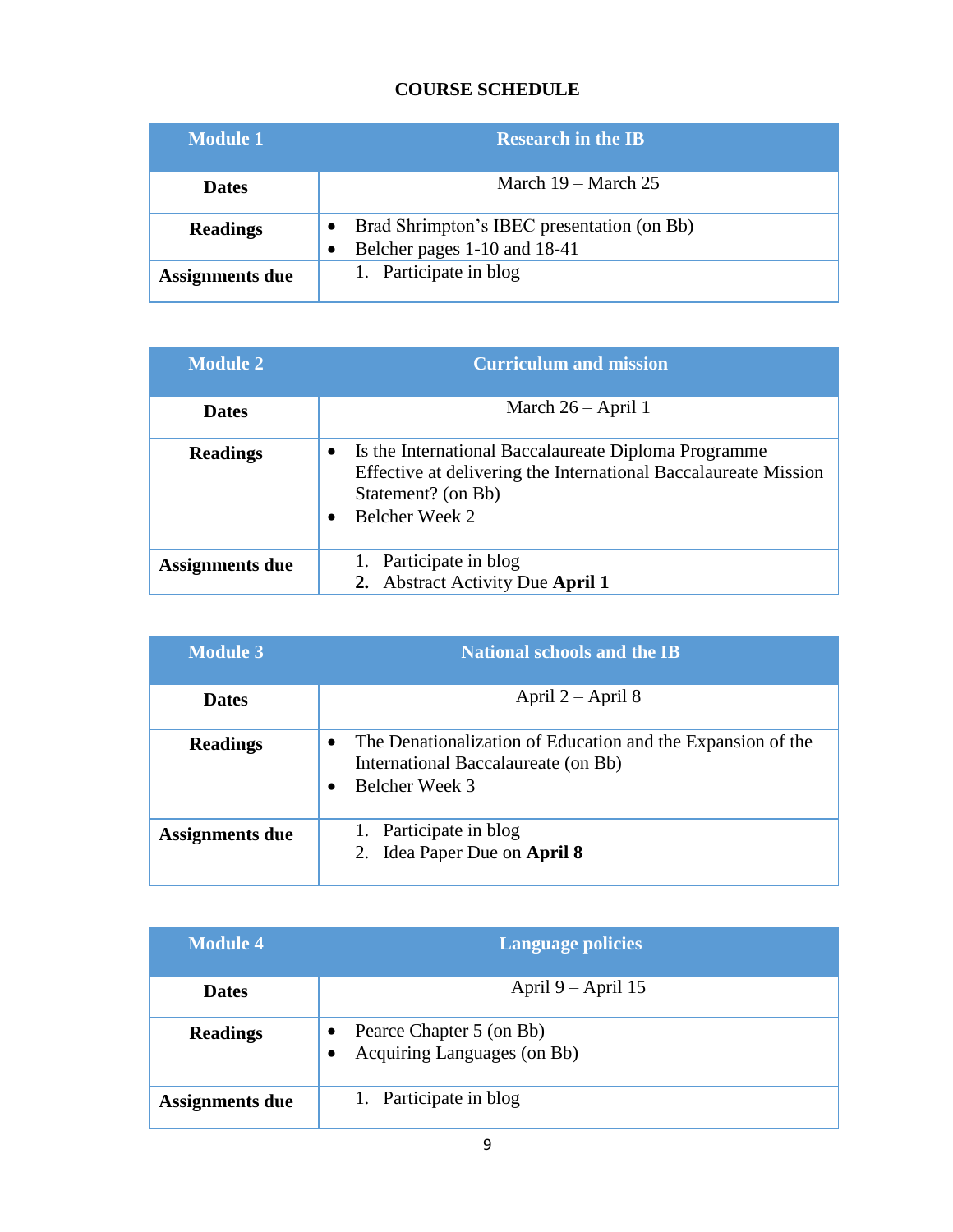| <b>Module 5</b> | <b>Student diversity</b>                                                                                                                                               |
|-----------------|------------------------------------------------------------------------------------------------------------------------------------------------------------------------|
| <b>Dates</b>    | April $16 -$ April 22                                                                                                                                                  |
| <b>Readings</b> | Expanding Opportunities for High Academic Achievement: An<br>International Baccalaureate Diploma Programme in an Urban<br>High School (on Bb)<br><b>Belcher Week 5</b> |
| Assignments due | 1. Participate in blog<br>2. Outline Activity Due April 22                                                                                                             |

| <b>Module 6</b> | <b>International education and international mindedness</b>                                                                      |
|-----------------|----------------------------------------------------------------------------------------------------------------------------------|
| <b>Dates</b>    | April $23 -$ April 29                                                                                                            |
| <b>Readings</b> | International Mindedness of Native Students as a Function of<br>the Type of School Attended and Gender (on Bb)<br>Belcher Week 6 |
| Assignments due | 1. Participate in blog                                                                                                           |

| <b>Module 7</b> | <b>Academic honesty</b>                                                    |
|-----------------|----------------------------------------------------------------------------|
| <b>Dates</b>    | April $30 -$ May 6                                                         |
| <b>Readings</b> | Academic Honesty in the IB Educational Context (on Bb)<br>Belcher Week 8   |
| Assignments due | 1. Participate in blog<br>2. Annotated Bibliography and Abstract Due May 6 |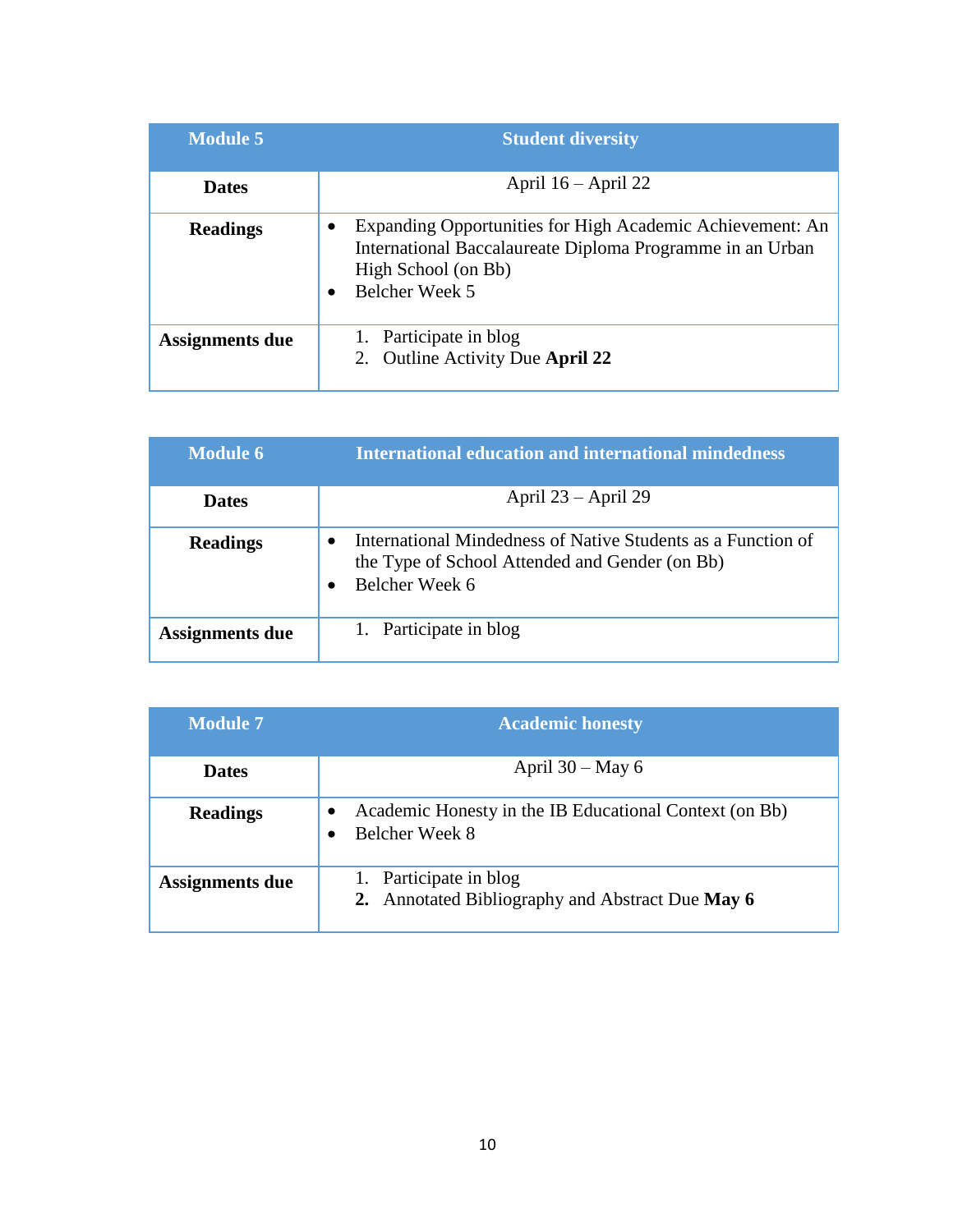| <b>Module 8</b>        | <b>University readiness and performance</b>                                                                                       |
|------------------------|-----------------------------------------------------------------------------------------------------------------------------------|
| <b>Dates</b>           | May $7 -$ May 13                                                                                                                  |
| <b>Readings</b>        | International Baccalaureate Diploma Programme: Examining<br>$\bullet$<br>College Readiness (on Bb)<br>Belcher Week 9<br>$\bullet$ |
| <b>Assignments due</b> | 1. Participate in blog<br>Email journal manuscript draft to peer by May 13<br>2.<br>3. Introduction Activity Due May 13           |

| <b>Module 9</b> | <b>Writing and editing week</b>                                                                                                                                                                                                  |
|-----------------|----------------------------------------------------------------------------------------------------------------------------------------------------------------------------------------------------------------------------------|
| <b>Dates</b>    | May $14 -$ May 20                                                                                                                                                                                                                |
| <b>Readings</b> | Belcher Week 10                                                                                                                                                                                                                  |
| Assignments due | 1. Work on drafts and peer editing of journal manuscript.<br>2. If you have questions about your PBA, please schedule a<br>conference with Dr. Daly this week. You may also put<br>questions in the blog for Dr. Daly to answer. |

| <b>Module 10</b>       | <b>Writing and conference week</b>                                                                                                                                                                     |
|------------------------|--------------------------------------------------------------------------------------------------------------------------------------------------------------------------------------------------------|
| <b>Dates</b>           | May $21 -$ May 27                                                                                                                                                                                      |
| <b>Readings</b>        | No readings this week                                                                                                                                                                                  |
| <b>Assignments due</b> | 1. Peer Draft Review Due May 27<br>2. If you have questions about your PBA, please schedule a<br>conference with Dr. Daly this week. You may also put<br>questions in the blog for Dr. Daly to answer. |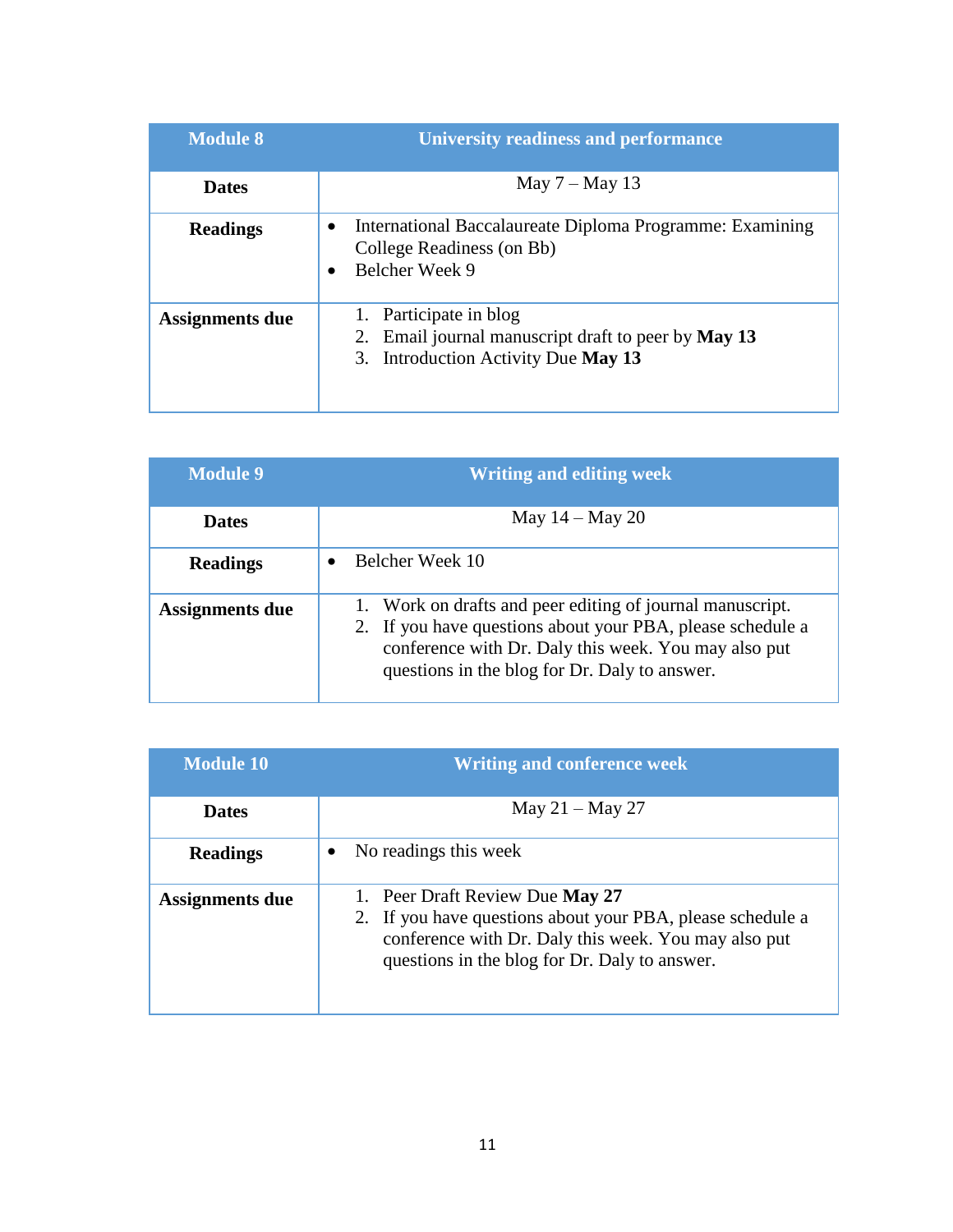| <b>Module 11</b> | <b>Looking at the IB Learner Profile</b>                                                                                                                        |
|------------------|-----------------------------------------------------------------------------------------------------------------------------------------------------------------|
| <b>Dates</b>     | May $28 -$ June 3                                                                                                                                               |
| <b>Readings</b>  | IB Learner Profile: A Comparative Study of Implementation,<br>Adaptation, and Outcomes in India, Australia, and Hong Kong<br>(peruse, on Bb)<br>Belcher Week 11 |
| Assignments due  | 1. Participate in blog                                                                                                                                          |

| <b>Module 12</b>       | <b>Wrapping up</b>                                                                                  |
|------------------------|-----------------------------------------------------------------------------------------------------|
| <b>Dates</b>           | June $4 -$ June $10$                                                                                |
| <b>Readings</b>        | No readings this week                                                                               |
| <b>Assignments due</b> | 1. Journal manuscript due <b>June 10</b><br>2. Complete EDUC 627 post-assessment (in Bb) by June 10 |

#### **Explanations of Assignments**

#### **Blog – 10% of Grade - Cumulative**

As this course will be very small, we will communicate through a Blog this semester where I will pose questions each week based on the readings in the text as well as general writing questions to both keep you on track and help you along with your PBA. You are required to respond my questions each week by **Saturday at 11:59 pm** so that I can provide you with assistance and resources as needed. You should also feel free to respond to each other.

#### **Activities – 15% of Grade – 5 % Each**

There will be three activities for you to do over the course of the semester: the *Abstract Activity*, the *Outline Activity*, and the *Introduction Activity*. Each activity is meant to provide you with scaffolding and support as you work on your PBA. Assignment information sheets and rubrics will be provided in Blackboard. They are due on *April 1*, *April 22*, and *May 13* respectively.

#### **Idea Paper**

This paper is to be to be a space for the student to propose a topic for the final journal manuscript. It should be no more than three pages in length (in APA format) and should discuss the topic, the reasoning for the pursuit of the topic, the application to the student's educational role, and the proposed thesis/direction. It is expected that the student has done a small amount of preliminary research before writing the proposal and reference are provided. Feedback will be provided from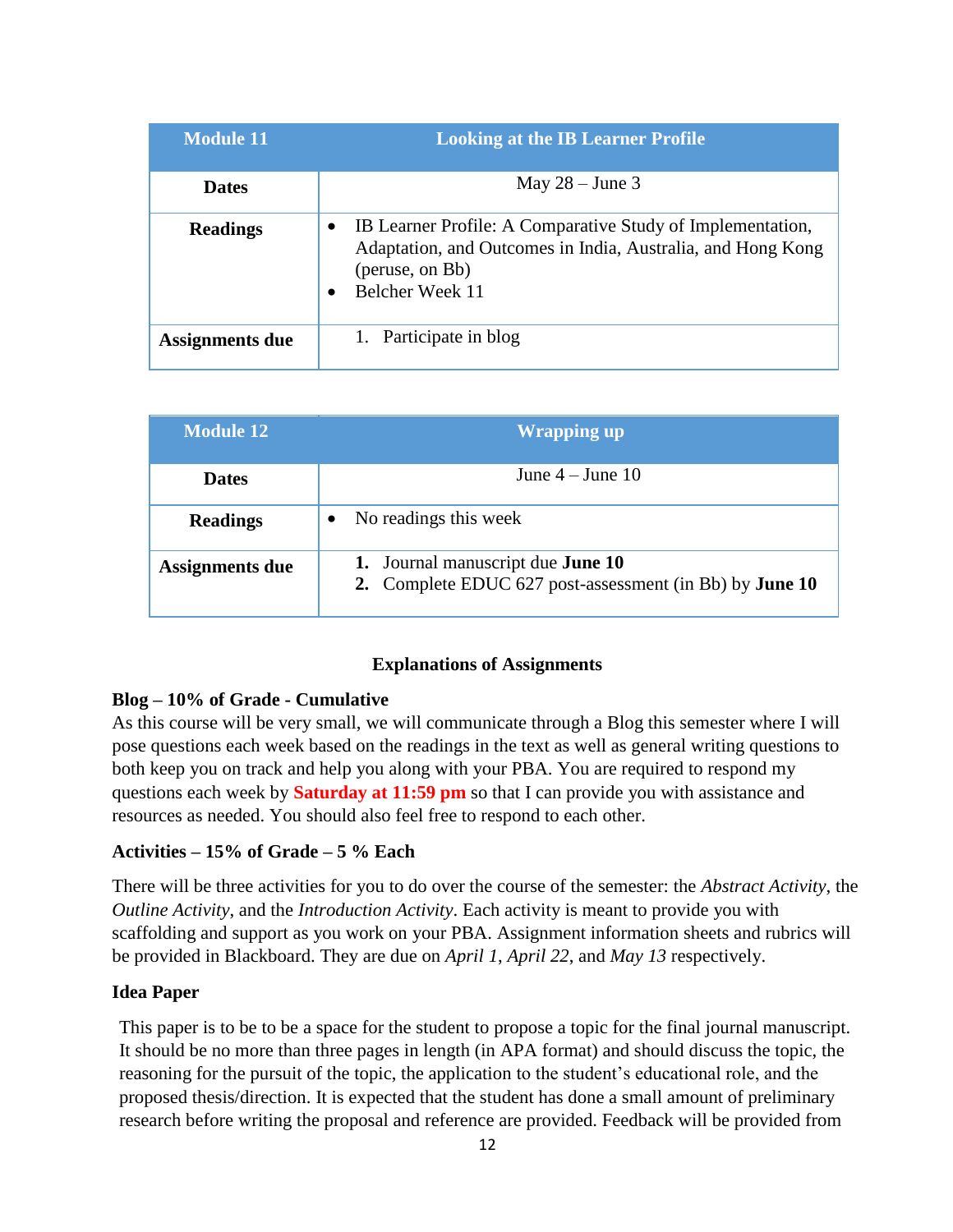the idea paper and topics will be approved or modifications might be suggested. Conferences can be set up to discuss possible topics.

| Idea Paper (15% of grade) |                                                                                                                          |                                                                                  |                                                                                  |                                                                              |
|---------------------------|--------------------------------------------------------------------------------------------------------------------------|----------------------------------------------------------------------------------|----------------------------------------------------------------------------------|------------------------------------------------------------------------------|
|                           | <b>Exemplary</b>                                                                                                         | <b>Proficient</b>                                                                | <b>Partially</b><br>proficient                                                   | Not proficient                                                               |
| Criteria:                 | 4                                                                                                                        | $\overline{\mathbf{3}}$                                                          | $\overline{2}$                                                                   | 1                                                                            |
| <b>Topic Idea</b>         | The project<br>clearly,<br>comprehensively<br>and innovatively<br>addresses the<br>current trend or<br>issue identified. | The project<br>clearly addresses<br>the current trend<br>or issue<br>identified. | The project<br>somewhat<br>addresses the<br>current trend or<br>issue identified | The project does not<br>address the current<br>trend or issue<br>identified. |
| <b>IB Context</b>         | Plan shows<br>sophisticated<br>understanding of<br>the IB context.                                                       | Plan shows some<br>understanding of<br>the IB context.                           | Plan shows<br>limited<br>understanding of<br>the IB context.                     | Plan shows little<br>understanding of the<br>IB context.                     |
| Organization              | Work is very<br>clearly organized<br>and very well-<br>written with no<br>significant errors.                            | Work is<br>organized and<br>generally well-<br>written.                          | Organization and<br>errors detract<br>from overall<br>quality.                   | Work is disorganized<br>and poorly written.                                  |
| <b>References</b>         | A range of<br>academic<br>references is used<br>to very good<br>effect.                                                  | Some academic<br>references are<br>included.                                     | Some academic<br>references are<br>included.                                     | Academic references<br>are missing or<br>incomplete.                         |

## **Annotated Bibliography and Abstract**

This assignment is connected to the PBA and should be done with this assignment in mind. It is designed to get students thinking in the direction of the PBA and allow instructor feedback prior to the final PBA due date. Students should select a topic of relevance around a current trend or issue in IB schools. As students research that topic, they should construct an annotated bibliography of at least **12** sources related to that topic. Sources should be from a variety of scholarly sources in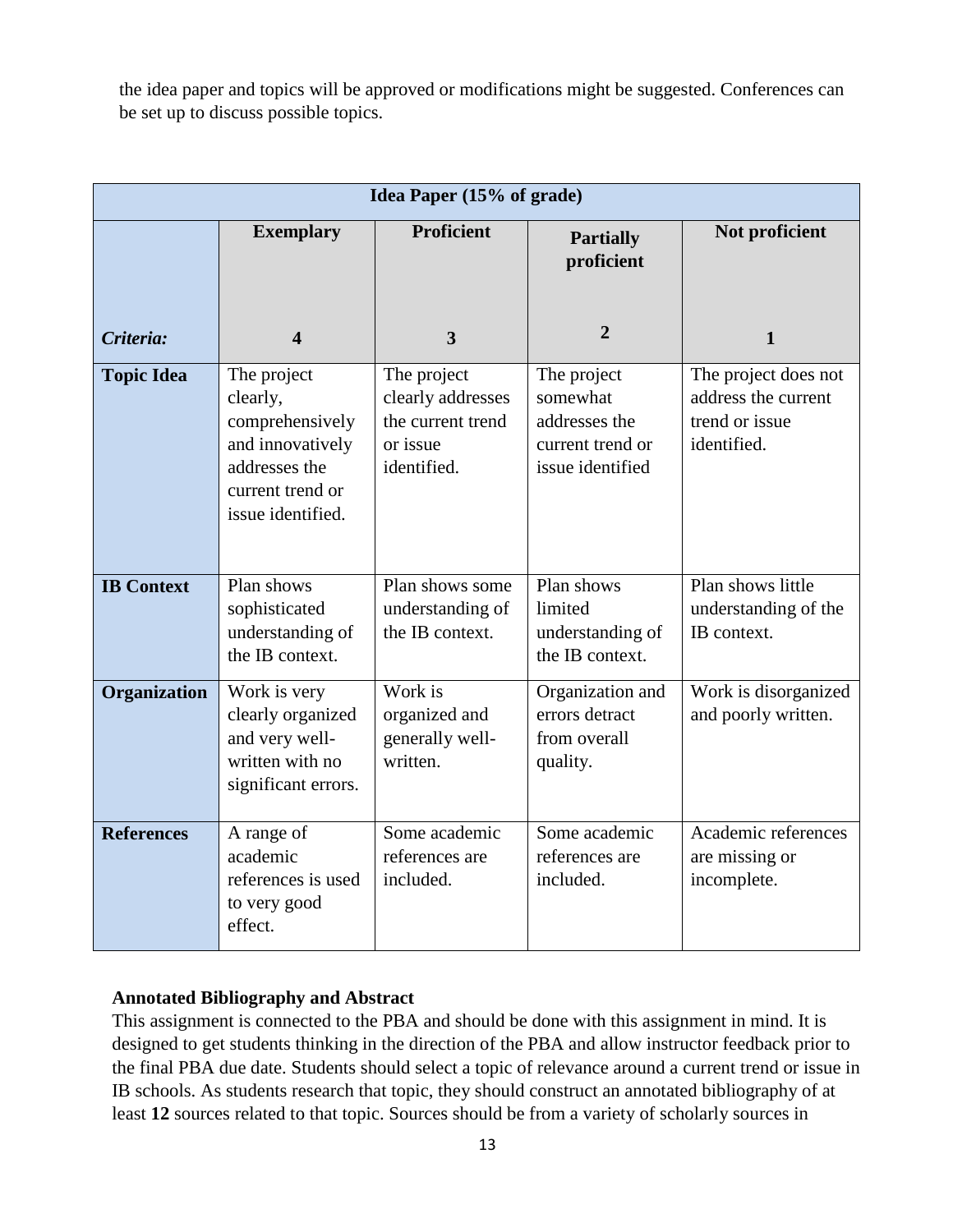relation to nationality of author, time, and journal and all should be listed with a correct APA citation and brief annotation (one to two paragraphs) explaining the content of the source and the source's connection to the journal manuscript. In addition, students should construct and write an abstract of no more than 200 words describing the content of the journal manuscript. It is suggested that students review abstracts of journal articles for models.

|                                                  | Annotated Bibliography and Abstract (15% of grade)                                                                                                                        |                                                                                                                                                                             |                                                                                                                                                          |                                                                                                                                          |
|--------------------------------------------------|---------------------------------------------------------------------------------------------------------------------------------------------------------------------------|-----------------------------------------------------------------------------------------------------------------------------------------------------------------------------|----------------------------------------------------------------------------------------------------------------------------------------------------------|------------------------------------------------------------------------------------------------------------------------------------------|
|                                                  | <b>Exemplary</b>                                                                                                                                                          | <b>Proficient</b>                                                                                                                                                           | <b>Partially</b><br>proficient                                                                                                                           | Not proficient                                                                                                                           |
| Criteria:                                        | $\overline{\mathbf{4}}$                                                                                                                                                   | $\overline{\mathbf{3}}$                                                                                                                                                     | $\overline{2}$                                                                                                                                           | $\mathbf{1}$                                                                                                                             |
| <b>Research</b><br>Question &<br><b>Abstract</b> | Clear idea of the<br>research question.<br>Abstract provides<br>detailed<br>information and is<br>well-written.                                                           | Clear idea of the<br>research question.<br>Abstract is clear<br>and provides a<br>good map of<br>paper.                                                                     | Research question<br>may be less<br>defined. Abstract<br>leaves questions<br>that need to be<br>answered.                                                | Research question is<br>hard to ascertain.<br>Abstract is very<br>unclear.                                                               |
| <b>Required</b><br><b>Sources</b>                | At least 12 sources<br>are provided and<br>annotated.                                                                                                                     | At least 10<br>sources are<br>provided and<br>annotated.                                                                                                                    | At least 8 sources<br>are provided and<br>annotated.                                                                                                     | $<$ 8 sources are<br>provided and<br>annotated.                                                                                          |
| <b>APA</b><br><b>Format</b>                      | Correct APA style<br>is used.                                                                                                                                             | Minor mistakes<br>using APA style.                                                                                                                                          | Minor mistakes<br>using APA style.                                                                                                                       | Mistakes made using<br>APA style make it<br>difficult to determine<br>where the source was<br>found.                                     |
| <b>Annotations</b>                               | Annotations show<br>that the writer<br>clearly understood<br>articles and<br>connects them to<br>their research<br>question as well as<br>evaluated it as<br>scholarship. | Annotations show<br>that the writer<br>understood<br>articles and<br>mostly connects<br>them to their<br>research question<br>as well as<br>evaluated it as<br>scholarship. | Annotations may<br>be less clear<br>about the<br>connections<br>between the<br>research question<br>or how sources<br>were evaluated<br>for scholarship. | Some annotations<br>problematic either in<br>connection between<br>research question or<br>how they were<br>evaluated as<br>scholarship. |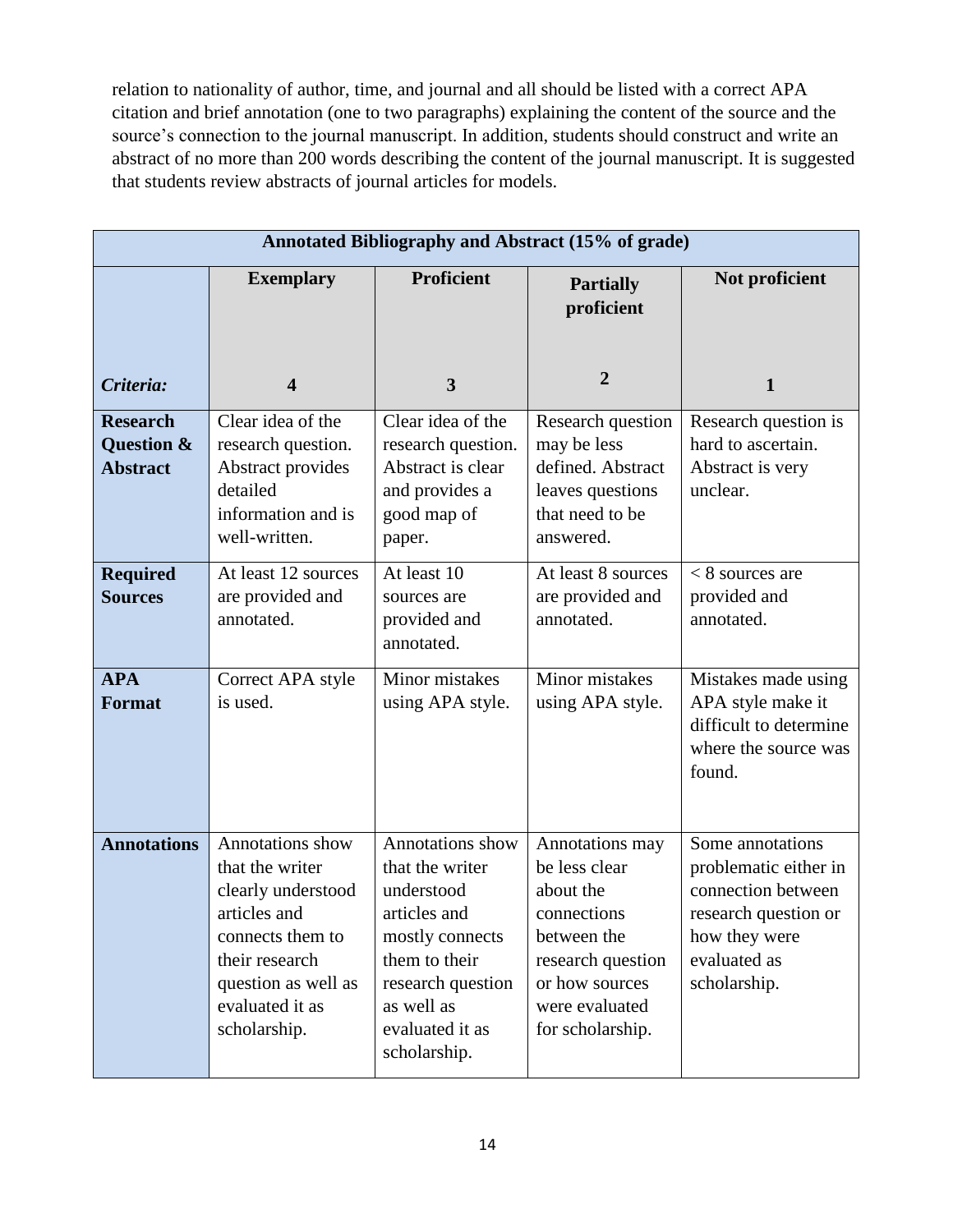| <b>Overall</b> | Very clearly                          | Clearly organized | Organization and    | Disorganized and    |
|----------------|---------------------------------------|-------------------|---------------------|---------------------|
|                | organized and very                    | and well-written  | errors detract      | poorly written.     |
|                | well-written with                     | with few errors.  | from overall        | Academic sources    |
|                | no significant                        | Academic          | quality of writing. | are incomplete, out |
|                | errors.                               | sources used      | Sources may all     | of date, or         |
|                | A range of                            | effectively.      | be from same        | disconnected.       |
|                | academic sources<br>used effectively. |                   | place.              |                     |

#### **Peer Draft Review**

This assignment is meant to allow students to receive and provide peer feedback of the journal manuscript. It is also meant to keep students on track in writing and working on the journal manuscript. Students will be assigned no more than two students to provide their draft paper in Word. Students will then need to read and review the paper making notes using Comments and track changes and then return to the writer so that it can be submitted to Bb for professor review.

|                                    | Peer Draft Review (10% of grade)                                                                                         |                                                                                        |                                                                                                            |                                                                                                   |  |
|------------------------------------|--------------------------------------------------------------------------------------------------------------------------|----------------------------------------------------------------------------------------|------------------------------------------------------------------------------------------------------------|---------------------------------------------------------------------------------------------------|--|
|                                    | <b>Exemplary</b>                                                                                                         | <b>Proficient</b>                                                                      | <b>Partially</b><br>proficient                                                                             | Not proficient                                                                                    |  |
| Criteria:                          | $\boldsymbol{4}$                                                                                                         | 3                                                                                      | $\overline{2}$                                                                                             | 1                                                                                                 |  |
| <b>Topic Idea</b>                  | The project<br>clearly,<br>comprehensively<br>and innovatively<br>addresses the<br>current trend or<br>issue identified. | The project<br>clearly addresses<br>the current trend<br>or issue<br>identified.       | The project<br>somewhat<br>addresses the<br>current trend or<br>issue identified                           | The project does not<br>address the current<br>trend or issue<br>identified.                      |  |
| <b>Draft</b><br><b>Development</b> | Draft shows<br>significant<br>development of<br>ideas and student<br>is making<br>excellent<br>progress.                 | Draft shows good<br>development of<br>ideas and student<br>is making good<br>progress. | Draft shows<br>limited<br>development of<br>ideas and student<br>may need to do<br>additional<br>research. | Draft has limited<br>development and<br>student definitely<br>needs to do<br>additional research. |  |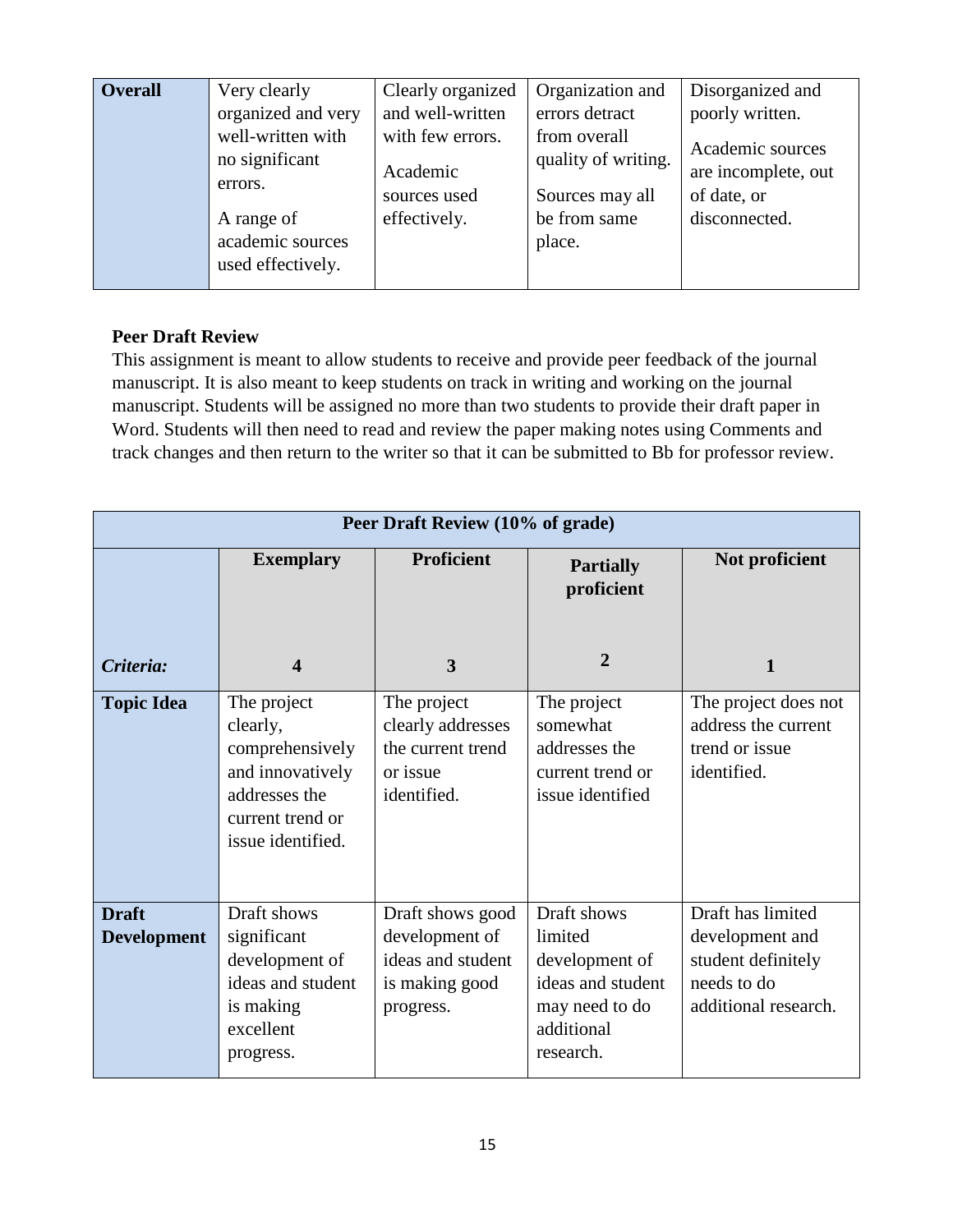| <b>Peer Editing</b> | Comments from     | Comments from      | Comments from    | Comments from peer   |
|---------------------|-------------------|--------------------|------------------|----------------------|
|                     | $peer(s)$ are     | $peer(s)$ are more | $peer(s)$ are    | are limited in scope |
|                     | substantial and   | limited but do     | substantial but  | or brief.            |
|                     | provide guidance  | provide guidance   | only really      |                      |
|                     | that advance the  | that advance the   | address          |                      |
|                     | paper in content, | paper in content,  | mechanics,       |                      |
|                     | mechanics, and    | mechanics, and     | organization, or |                      |
|                     | organization.     | organization.      | APA.             |                      |
|                     |                   |                    |                  |                      |

# **PBA/Journal Manuscript**

This project is to be designed in conjunction with the instructor and should be relevant to the educational role of the participant. The student will select a topic of relevance around a current trend or issue in IB schools, research that topic and craft a publishable quality paper of **4,000-6,000 words including references**. There are two goals for this exercise: 1) to encourage students to think about the course readings and to his/her own experiences in the program in greater depth and 2) to help develop how to express ideas and defend them with appropriate supporting material.

| <b>Journal Manuscript (35% of grade)</b>                                                   |                                                                        |                                                                             |                                                                                 |                                                               |
|--------------------------------------------------------------------------------------------|------------------------------------------------------------------------|-----------------------------------------------------------------------------|---------------------------------------------------------------------------------|---------------------------------------------------------------|
|                                                                                            | <b>Exemplary</b>                                                       | <b>Proficient</b>                                                           | <b>Partially</b><br>proficient                                                  | Not proficient                                                |
| Criteria:                                                                                  | $\boldsymbol{4}$                                                       | 3                                                                           | 2                                                                               | 1                                                             |
| <b>Explanation</b><br>of Topic<br><b>Area of</b><br><b>Inquiry 2;</b><br><b>Domain F</b>   | The topic being<br>explored is clearly<br>explained in detail.         | The topic being<br>explored is<br>clearly with some<br>detail.              | The topic vaguely<br>described with<br>some detail.                             | The topic being<br>explored is not<br>clearly articulated.    |
| <b>Topic</b><br><b>Rationale</b><br><b>Area of</b><br><b>Inquiry 2;</b><br><b>Domain F</b> | The rationale for<br>exploring the topic<br>is explained in-<br>depth. | The rationale for<br>exploring the<br>topic is explained<br>in some detail. | The rationale for<br>exploring the<br>topic is vague<br>with limited<br>detail. | The rationale for<br>exploring the topic is<br>not explained. |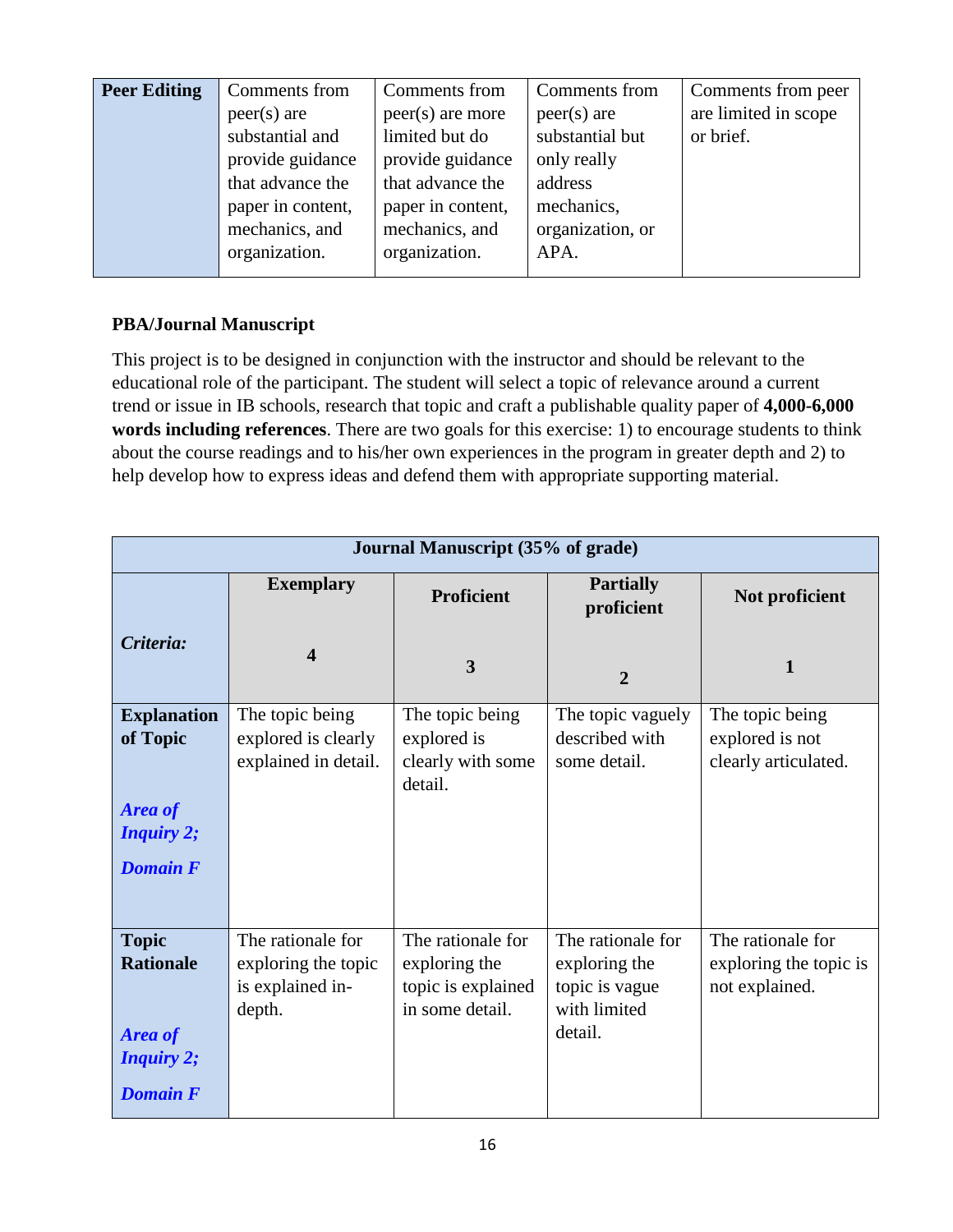| <b>Connection</b><br>of Topic to<br><b>IB</b><br>Area of<br><b>Inquiry 1;</b>                                                     | Shows in-depth<br>understanding of<br>the IB context.                                                                           | Shows sound<br>understanding of<br>the IB context.                                                                           | Shows basic<br>understanding of<br>the IB context.                                                                                   | Shows little<br>understanding of the<br>IB context.                                                                       |
|-----------------------------------------------------------------------------------------------------------------------------------|---------------------------------------------------------------------------------------------------------------------------------|------------------------------------------------------------------------------------------------------------------------------|--------------------------------------------------------------------------------------------------------------------------------------|---------------------------------------------------------------------------------------------------------------------------|
| <b>Domain A</b>                                                                                                                   |                                                                                                                                 |                                                                                                                              |                                                                                                                                      |                                                                                                                           |
| <b>Analysis of</b><br><b>Trend on IB</b><br><b>Education</b><br>Area of<br><b>Inquiry 1;</b><br><b>Domain A</b>                   | Provides extensive,<br>detailed analysis of<br>impact on IB<br>programmes,<br>professional roles<br>and/or student<br>learning. | Provides analysis,<br>in some detail, of<br>impact on IB<br>programmes,<br>professional roles<br>and/or student<br>learning. | Provides unclear<br>or incomplete<br>analysis of impact<br>on IB<br>programmes,<br>professional roles<br>and/or student<br>learning. | Provides<br>insubstantial analysis<br>of impact on IB<br>programmes,<br>professional roles<br>and/or student<br>learning. |
| <b>Connections</b><br>to<br><b>Literature</b><br>and<br><b>Research</b><br><b>Area of</b><br><i>Inquiry 2;</i><br><b>Domain F</b> | The project<br>establishes clear<br>and accurate<br>connections to<br>readings/research.                                        | The project<br>generally<br>establishes<br>connections to the<br>readings/<br>research.                                      | The project<br>establishes some<br>connections to the<br>readings/<br>research.                                                      | The project outlines<br>the project but does<br>not provide clear<br>connections to<br>readings/research.                 |
| <b>Critical</b><br><b>Reflection</b><br><b>Area of</b><br><b>Inquiry 4;</b><br><b>Domain N</b>                                    | The author includes<br>a rich reflection<br>that draws clear<br>conclusions.                                                    | The author has<br>included a<br>reflection at the<br>conclusion that<br>generally is<br>reflective in<br>nature.             | The author<br>appears to be<br>making meaning<br>of the project, but<br>the reflection may<br>need further<br>elaboration.           | The author has<br>reported information<br>without elaboration<br>or has drawn<br>conclusions without<br>justification.    |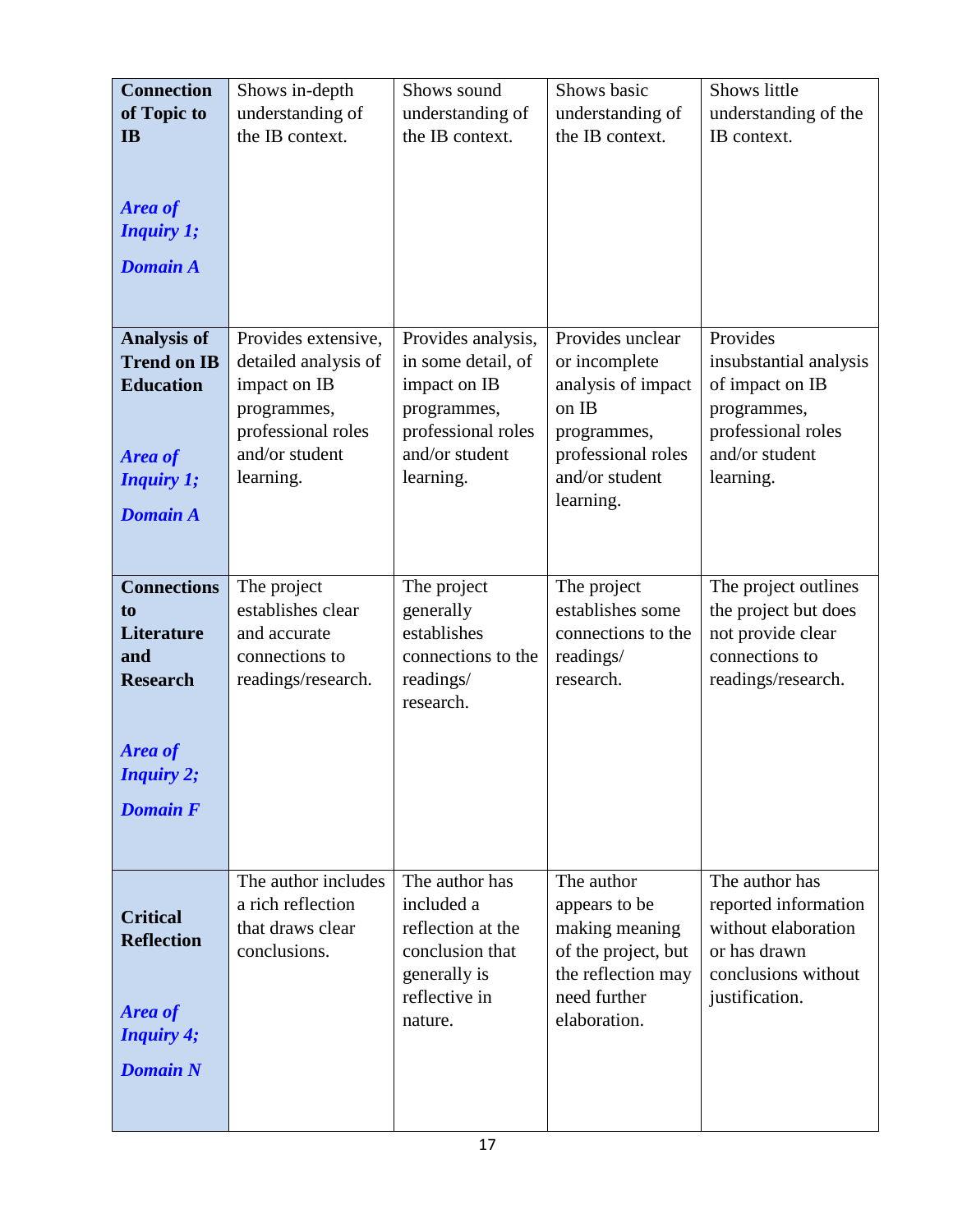| <b>Personal</b>    | The author          | The author         | The author          | The author does not    |
|--------------------|---------------------|--------------------|---------------------|------------------------|
|                    |                     |                    |                     |                        |
| <b>Reflections</b> | thoroughly reflects | reflects upon the  | provides a limited  | reflect upon the       |
| on Research        | upon the findings   | findings and       | reflection upon     | findings and           |
|                    | and implications of | implications of    | the findings and    | implications of his or |
|                    | his or her work and | his or her work    | implications of     | her work.              |
| <b>Area of</b>     | its connections and | and its            | his or her work     |                        |
| <b>Inquiry 4;</b>  | applications to the | connections and    | and its             |                        |
|                    | author's context.   | applications to    | connections and     |                        |
| <b>Domain N</b>    |                     | the author's       | applications to the |                        |
|                    |                     | context.           | author's context.   |                        |
|                    |                     |                    |                     |                        |
|                    | Paper adheres to    | Paper adheres to   | Paper adheres to    | Paper does not         |
|                    | APA standards:      | most APA           | some APA            | adhere to APA          |
|                    | Very clearly        | standards: Clearly | standards:          | standards:             |
| Writing            | organized and very  | organized and      | Organization and    | Disorganized and       |
| <b>Quality</b>     | well-written with   | well-written with  | errors detract      | poorly written.        |
|                    | no significant      | few errors.        | from overall        |                        |
|                    | errors.             |                    | quality of writing. |                        |
|                    |                     |                    |                     |                        |
|                    |                     |                    |                     |                        |
|                    |                     |                    |                     |                        |